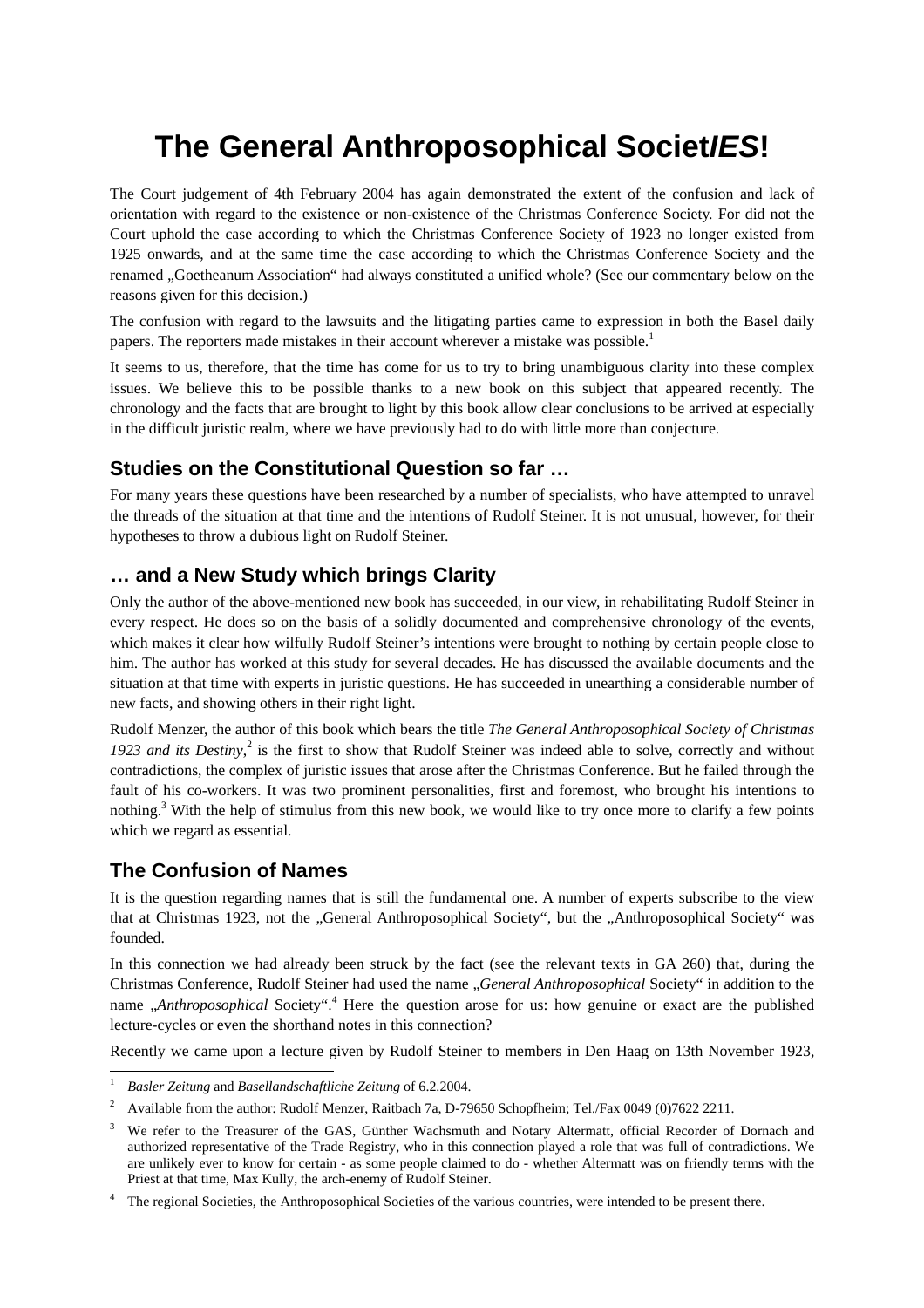about 6 weeks before the Christmas Conference. He welcomed the audience with the following words: 'This time we have also come together in order to form the Dutch Anthroposophical Society. The forming of these single Anthroposophical regional Societies is a necessity in the present situation, if we wish to create a basis that is the best possible, the most individual and the most sound, for what we need in our present time. The founding of the international Anthroposophical Society,<sup>5</sup> which is to take place in Dornach at Christmas, will only be possible if the single national Societies are represented in such a way that their representatives are really able to bring to expression the inner substance of the single An throposophical individualities. And in so doing we will be able to carry out something at the founding of the General Anthroposophical Society, that is very important and very significant …'

In this case he is calling upon the representatives of the *"Anthroposophical* Society" of Holland (and of course those of the other countries such as Germany, Switzerland, etc.<sup>6</sup>) to be present in Dornach at Christmas 1923 in order to take part in the founding of the "*General Anthroposophical* Society". Correspondingly, membership cards to this day (with few exceptions) bear the words: '[Name] is acknowledged as a member of the Anthroposophical Society in G. B. ....'

And on the reverse side the note appears quite correctly: 'In case of death or upon resignation this card is to be sent back to the "*General Anthroposophical* Society…" [thus the card goes, not to the group, but to the GAS to which the group is subordinate].

Contrary to the intentions of Rudolf Steiner, this "*General Anthroposophical* Society" of Christmas 1923 was not entered in the Trades register. Günther Wachsmuth tried decades later to cite the journeys and the illness of Rudolf Steiner as an excuse for this. But it was this very circumstance which provided the opportunity for another association to be entered in the Trades register as the *"General Anthroposophical* Society", because the name "*General Anthroposophical* Society" of Christmas 1923 had remained without protection through the fact of non-entry in the register! This forces us to the conclusion that through the non-entry of the Christmas Conference Society the deception perpetrated on 8th February became possible.

## **The 3rd extraordinary General Meeting of 29.6.1924**

In his study Rudolf Menzer has also clarified the phenomena connected with June 29th 1924. For this purpose he consults the report of Notary Altermatt and compares it with Helene Finckh's shorthand notes. This investigation shows that at this 3rd extraordinary General Meeting of the "Association of the Goetheanum, Free High School for Spiritual Science" Rudolf Steiner intended to make changes, which were not realized and were turned into their opposite on February 8th 1925.

One of the decisions intended was that Rudolf Steiner would be President and Emil Grosheintz vice-President, and the existing Executive Council (Vorstand) would be expanded to include "the entire Vorstand of the *General Anthroposophical* Society". The Vorstand of the Christmas Conference Society was thus meant to c o m p l e m e n t (and n o t r e p l a c e!) the Vorstand of the "Association of the Goetheanum". Through these decisions Rudolf Steiner would be able, amongst other things, to act for the "Association of the Goetheanum" in connection with the rebuilding of the Goetheanum.

In addition, §1 of the Statutes was changed as follows: "Under the name 'Association of the Goetheanum' there exists as a sub-division of the *'General Anthroposophical* Society" [i.e. of the Christmas Conference Society] an association....

#### **How Rudolf Steiner was the Victim of a Deception**

But this 3rd extraordinary General Meeting of the ...Association of the Goetheanum" came to nothing. The decisions were not entered in the Trades register, and Rudolf Steiner remained unable to act for the

-

<sup>5</sup> One can only be amazed at the courage of the publishers in attributing to Rudolf Steiner the words *"international Anthroposophical* Society", when he had always resisted the use of this term. (It was Wachsmuth and Steffen who invited members to the founding meeting of the "*International Anthroposophical* Society"!) - In the original version of this lecture-cycle (1937) the words are *"General Anthroposophical Society"! This "correction"* may have to do with the (allegedly extreme) Marxist background of the editor, Dr. Ruth Moering.

<sup>6</sup> The national Societies should of course retain their complete autonomy as a group. The appointment or replacement of General Secretaries by Dornach in some countries is, as is well known, not a practice that only began recently.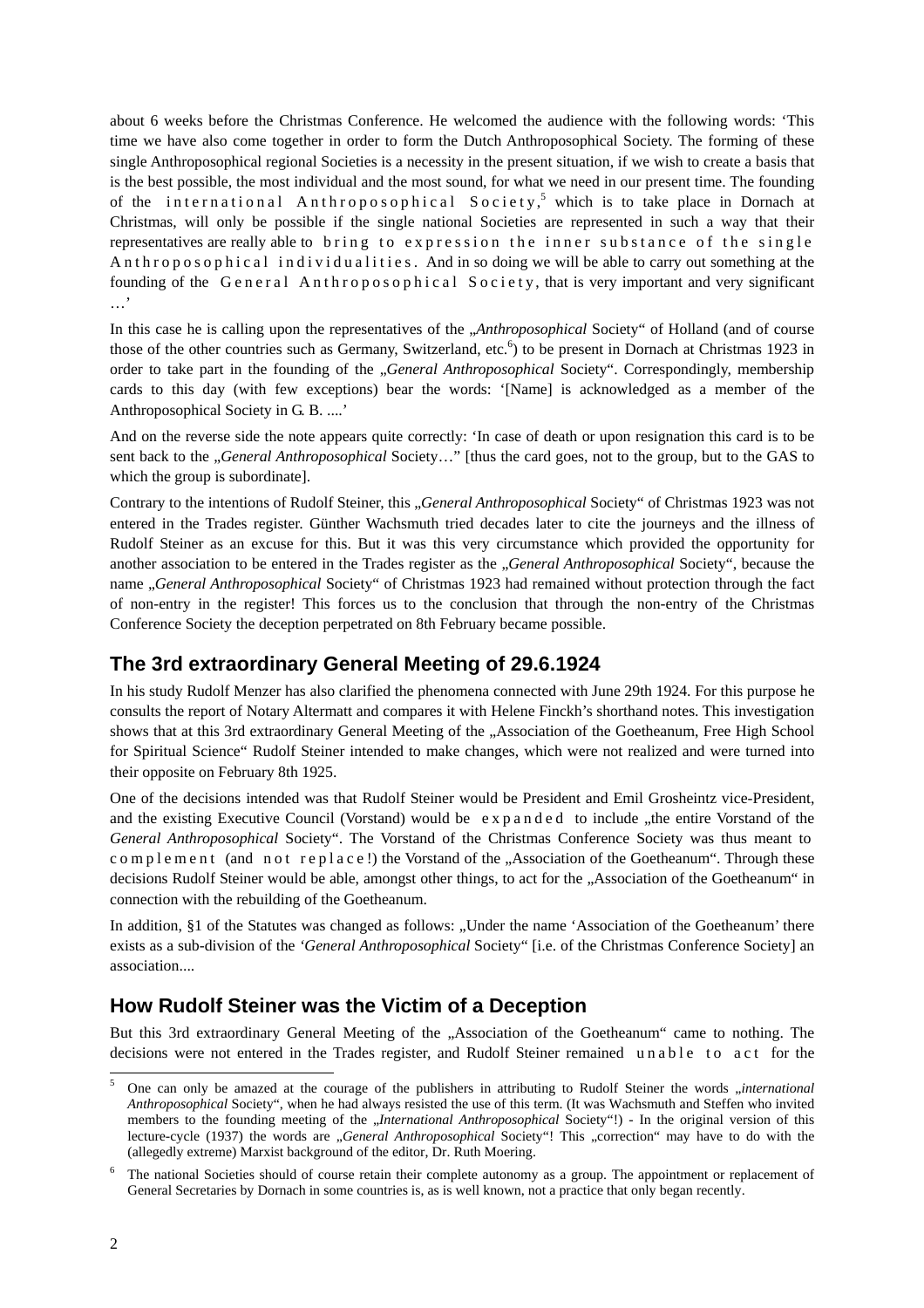"Association of the Goetheanum". The reports of this meeting were kept secret. Only after February 8th 1925, on March 3rd 1925, were they presented and invoiced. The decisions of the 8th February, on the other hand, were put into effect straight away, and made known to the members (in a misleading formulation).

That this *3rd extraordinary* General Meeting of June 29th 1924 - where Rudolf Steiner had wanted personally to give things a right direction after the Christmas Conference - had actually taken place, could only be inferred (on the 8th Feb. 1925) from the fact that on this 8th February the invitation had been sent out for the *4th extraordinary* General Meeting. The form-giving decisions of 29th June 1924 initiated by Rudolf Steiner were in his absence - turned into their opposite on 8th February 1925. They were not only passed over in silence, but they were overridden in the most callous way.

#### **A Gethsemane Event of 1925?**

1

-

All this was orchestrated and carried through with such subtlety, that the personalities directly involved - and even more so the ordinary members - were unaware of the deception that had taken place. The close associates of Rudolf Steiner who had not been involved were obviously not in a position to cary these processes in full consciousness. Their consciousness was "dimmed", and decades later, when the events came out into the open, they could remember hardly anything. To this extent we would point to a similarity with the Mount of Olives and the Garden of Gethsemane. But it was with this that the tragic destiny of the Society took its course. Through the event of 8th February the good spiritual powers (that were still remaining<sup>7</sup>) were driven irrevocably out of the Society and the doors flung wide open for the demons to enter.

In the light of these events the subsequent esoteric decline in the Society is quite understandable. However, our aim in drawing attention to these things is not to criticize, but merely to try to bring clarity into these complex issues with the help of a study of the facts and the phenomena. Tragic and far-reaching errors were made (not only then), and power structures were created, perhaps simply in the spirit of Judas, at a place where they can only work destructively. Let us therefore try, without bias of any kind, to arrive at a deeper understanding of these processes, for if we do not it will be impossible for us to overcome the anti-spiritual manipulations of the powers that oppose Anthroposophy.

#### ❖

## **A Questionable Legal Judgement**

The lunacy in and around the GAS seems to have no end. We have already referred above to the contradictory court judgement of 3.2.2004. The "Living Christmas Conference" (Gelebte Weihnachtstagung) association is jubilant over its "victory" But what is the "Living Christmas Conference" actually celebrating? No more and no less than that the Dorneck-Thierstein lawcourt has reaffirmed the correctness of the claim first made by Albert Steffen and Günther Wachsmuth and carried down by each successive Vorstand until a few years ago, according to which: The General Anthroposophical Society of today stands in a line of continuity, also from the legal point of view, with the historic founding impulse of Rudolf Steiner.

The court explains this as follows: "There is only one General Anthroposophical Society, since it is indeed the case that in 1925 a conclusive merger (konkludente Fusion) took place between the General Anthroposophical Society founded at the Christmas Conference 1923/24 and the Goetheanum Building Association, which was renamed the 'General Anthroposophical Society' on 8th February 1925, as described by Prof. H. M. Riemer in his report. $<sup>1</sup>$ </sup>

<sup>7</sup> One should not forget that in 1923 the conflicts within the original Anthroposophical Society had reached a climax (see GA 259, "The Year of Destiny 1923"). Only in this situation did Rudolf Steiner decide, as one of the last possibilities open to him, to refound the Society with himself as President.

<sup>1</sup> Rudolf Menzer comments as follows on 17.3.2004: "Most of the members genuinely believed that the 'GAS' of Christmas 1923 would be provided with 'Statutes for the Trades register' on 8th February 1925 and, with the Principles ' given to it by Rudolf Steiner' and the Esoteric Vorstand 'appointed by him', would live on as the 'Christmas Conference Society'. In the 'Nachrichtenblatt' (Members' Newsletter) articles kept on appearing, whose intention was to explain this "fact" to the members. The members who gradually 'awoke' to the reality of the situation were, however, not allowed to express their views in the "Newsletter", or they were straight away excluded from the GAS with no reasons